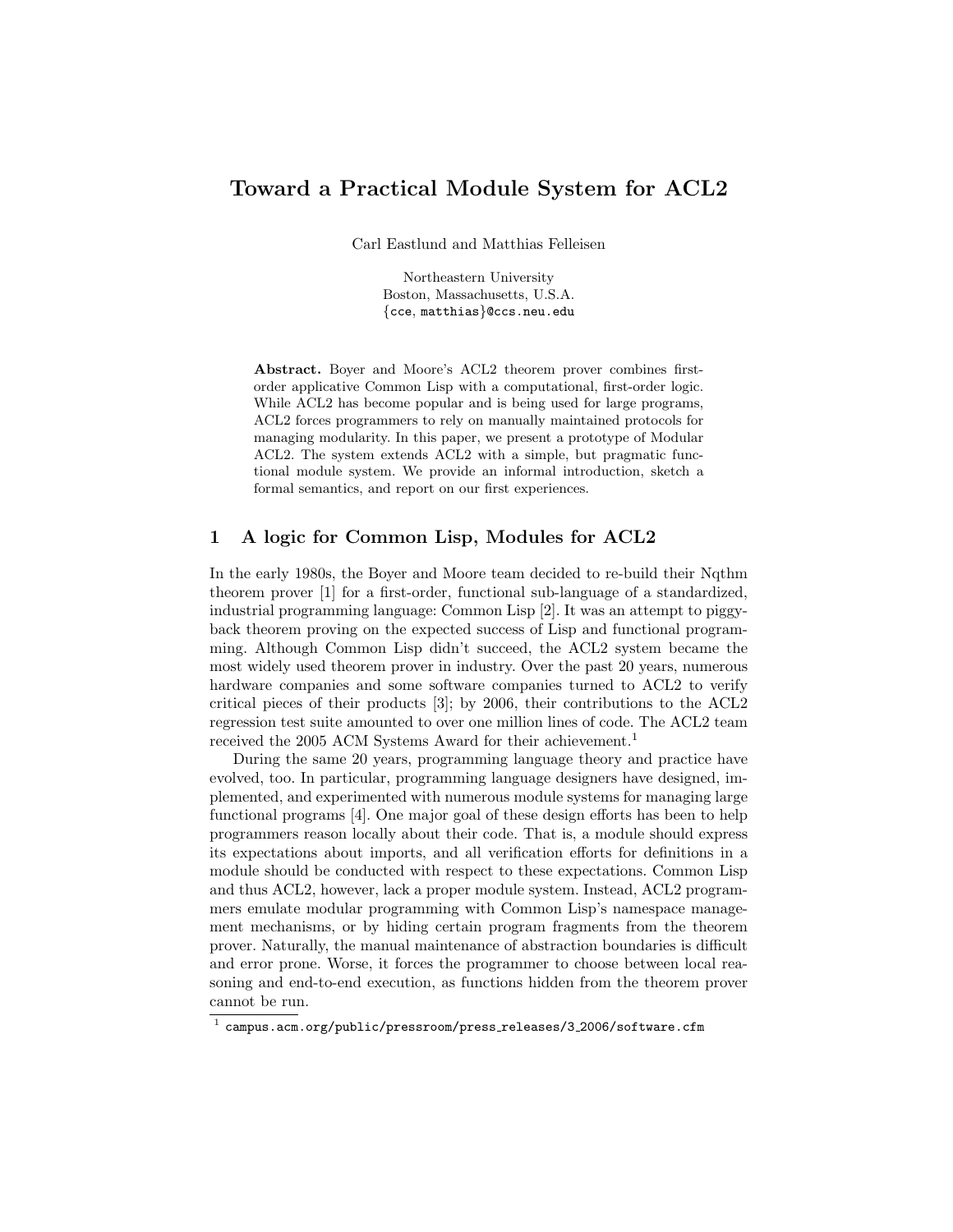Over the past year, we have investigated the design of a module system for ACL2. Specifically, we have extended ACL2's language with modules and produced two translations for modular programs: a compiler to ACL2 executables and a logic translator to ACL2 proof obligations. With the latter, programmers can now reason locally about individual modules. One goal is to empower ACL2 programmers with large code bases to gradually migrate their monolithic program into a modular world. Another goal is to expand Rex Page's [5] use of this industrial-strength theorem prover in software engineering courses to teach theorem proving in a modular setting. Without modules, such a software engineering course simply isn't convincing enough.

This paper is our first report on bringing this module technology to ACL2. In section 2, we demonstrate our module system and its prototype implementation. In section 3, we present our formal model of the module system. We have also implemented several projects as modules; in section 4 we describe the positive and negative outcomes of these experiments. Section 5 presents related work, and the last section sketches our future challenges.

#### 2 Reasoning with Modules

ACL2. The ACL2 theorem prover is similar to a LISP read-eval-print loop; it accepts events such as function definitions or logical conjectures from the user, verifies each in turn, and updates the logical state for the next event. Its interface is purely text-based; the system comes with an Emacs mode as the preferred interface for professional ACL2 users.

Four years ago, Rex Page (Oklahoma University) started the ambitious effort of teaching a senior-level course sequence on software engineering in ACL2 [5]. Students reported difficulty with the text-based interface to ACL2; in response, Felleisen and Vaillancourt produced Dracula [6] as a graphical user interface for ACL2. Dracula has since been used in courses on software engineering and symbolic logic [7].

Dracula. Dracula is a language level in the DrScheme integrated development environment. It provides a simulation of Applicative Common Lisp (ACL), the executable component of ACL2. Dracula incorporates DrScheme's usual programming tools, including a syntax checker, stack traces, unit testing, and a functional, graphical toolkit geared toward novice programmers. It provides an interface to the ACL2 theorem prover for the logical component.

Figure 1 shows a screenshot of Dracula in action. The left-hand side of the Dracula interface provides two windows for formulating and executing programs: the definitions window, where users edit their programs, and the interactions window, where users may try out their functions.

The right-hand side of the display is Dracula's interface to the ACL2 theorem prover. It provides buttons to invoke ACL2 and to send each term from the definitions window to the theorem prover. Dracula paints the terms green when ACL2 proves them sound and red when it fails. Green terms are locked from further editing to faithfully represent ACL2's logical state; users may edit red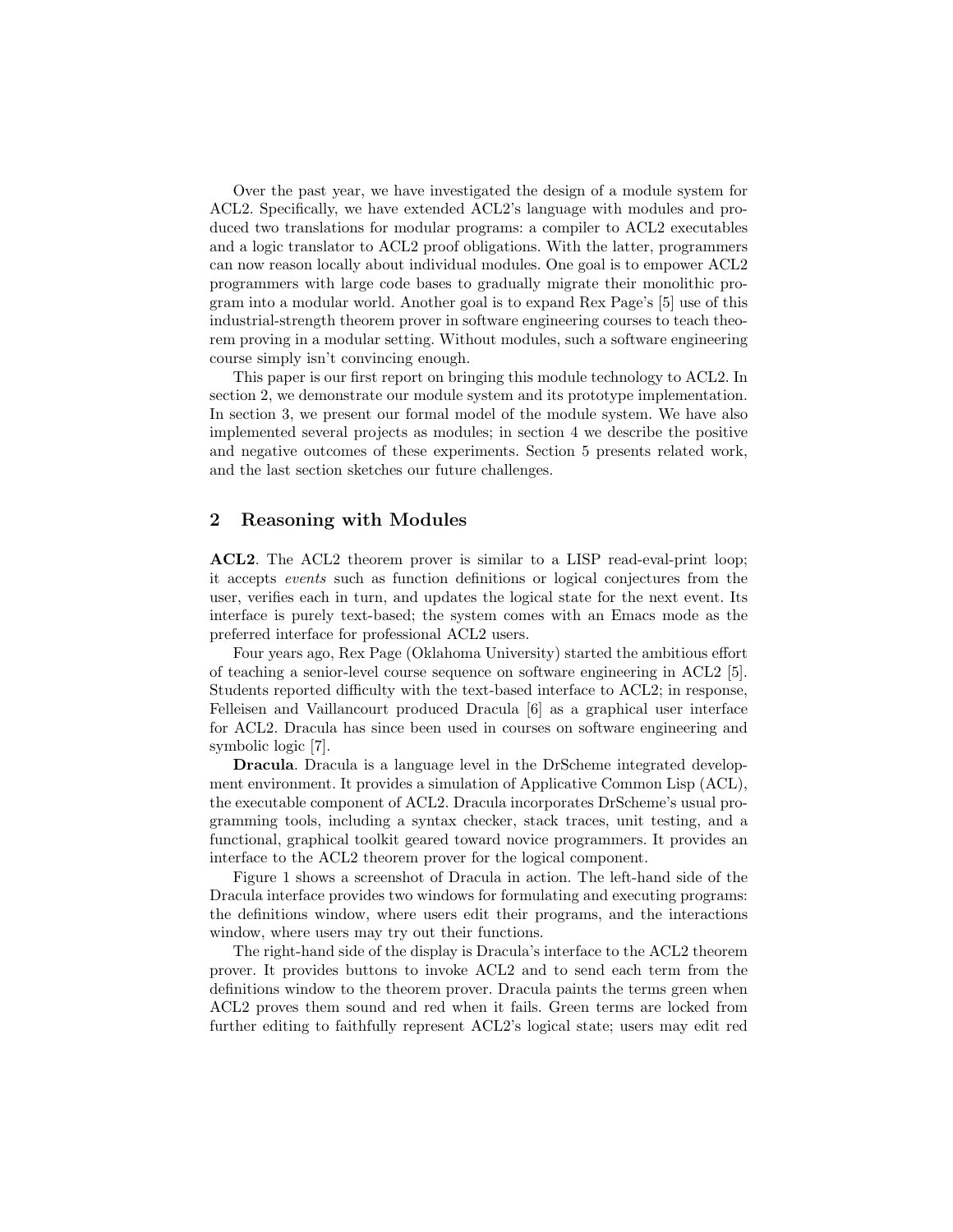

Fig. 1. The Dracula graphical user interface.

terms or undo the admission of green terms to edit those. Below the control buttons, Dracula shows the theorem prover's output; above them, it shows a proof tree, naming key checkpoints for quick diagnosis of a failed attempt.

Figure 1 shows a program with two functions and two theorems. The functions are *insert*, which adds a single element to a set, and *join*, which adds multiple elements. The theorems insert/no-duplicates and join/no-duplicates state that the functions preserve the the uniqueness of set elements.

Dracula's simulation of ACL ignores the theorems, as they are logical rather than executable, and compiles the rest. As we can see in the interactions window, *join* produces the expected output when given  $(1 2 3)$  and  $(4 5 6)$  as input.

In contrast, the ACL2 theorem prover attempts to verify the logical soundness of each term successively. First it checks insert, which it must prove terminating for all inputs—a requirement of all functions in ACL2's logic. Next ACL2 checks insert/no-duplicates, for which it must prove that the conjecture expression produces a true value (non-nil). Free variables in defthm conjectures (such as  $x$ and xs) are implicitly universally quantified over all ACL2 values. ACL2 repeats the verification process for join and join/no-duplicates.

ACL2 successfully admits all these terms. The ACL2 output window displays a list of rules used in the proof of join/no-duplicates. The list includes the definitions of insert and add-to-set-eql, but not insert/no-duplicates. Rather than using the lemma proved above to reason about *join*, ACL2 re-examined the definition of insert to prove the uniqueness of its elements. The theorem prover's search strategies often prefer to delve into a function definition rather than use an existing lemma, resulting in duplicated proofs that span several functions.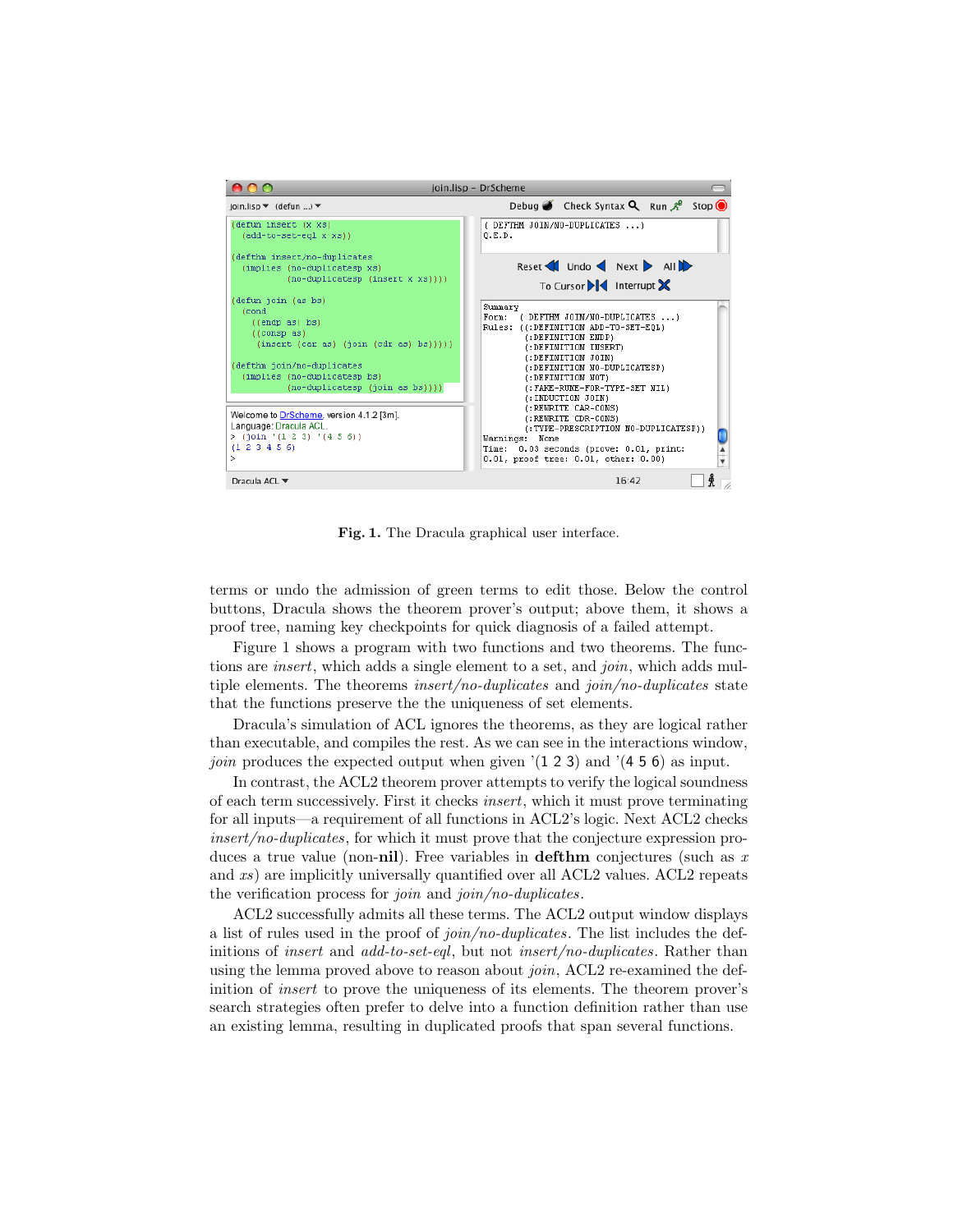

Fig. 2. A modular program in Dracula.

**Modular ACL2.** Figure 2 shows a version of the *join* program in our new language, Modular ACL2. The definitions window contains two interfaces, two modules, a link clause, and an invoke clause.

Interfaces contain signatures and contracts. A signature declares a function, providing its name and argument list. A contract declares a logical property that may refer to the signatures. Interfaces may also include other interfaces. This allows them to refer to other signatures in their contracts, extending them with new properties or stating relationships between multiple interfaces. The *IInsert* interface contains a signature insert and a contract insert/no-duplicates. They have the same arity and state the same property as the previous insert and insert/no-duplicates, but the interface does not provide a definition for insert. The IJoin interface similarly contains a signature and the  $join/no-duplicates$ contract for join.

Modules contain definitions, import clauses, and export clauses. The import and export clauses each name an interface. Definitions form the body of the module; they may refer to functions from imported interfaces, and rely on the properties declared by imported contracts. Conversely, the body of the module must define all functions declared in exported modules in a way that satisfies the associated contracts. A link clause constructs a new module from two existing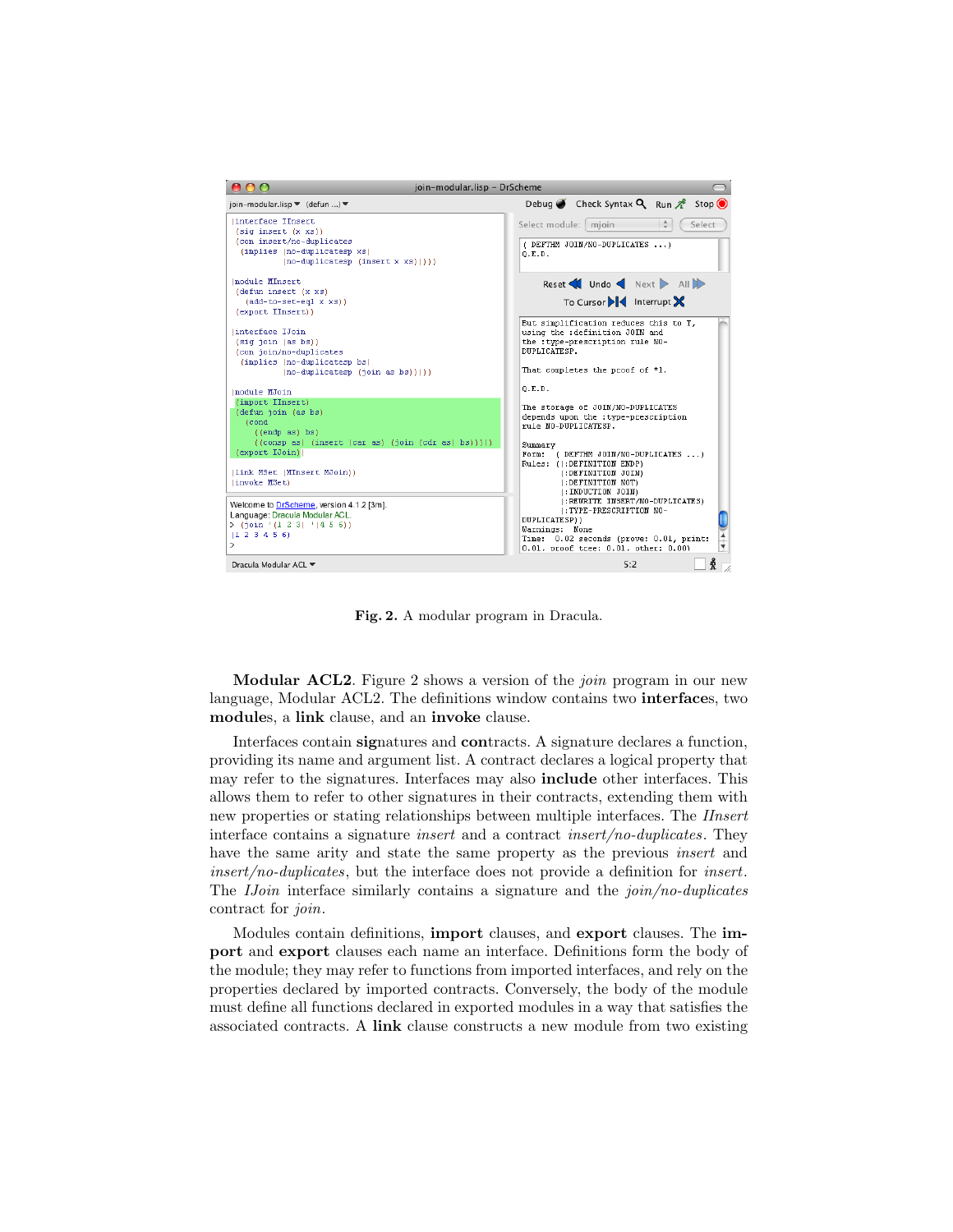modules. The exports of all the modules are combined, and the imports of each module are connected to the matching exports of any prior module.<sup>2</sup>

The MInsert module contains the same definition of insert we saw before and exports IInsert. This obligates insert to satisfy insert/no-duplicates. The MJoin module imports *IInsert*. This allows it to call the binary function *insert* and assume insert/no-duplicates holds. It then defines join as before, and exports *IJoin.* Once again, join must satisfy join/no-duplicates. This time, however, its soundness is not with respect to a concrete definition of *insert*, but rather with respect to the imported signature and its associated contract.

The MSet module in our example provides IInsert from MInsert and IJoin from *MJoin*; the reference to *insert* in *MJoin* is resolved to the definition in MInsert. Linking is applicative; the original MJoin is unchanged and may later be linked to a different implementation of IInsert. Finally, our example program invokes MSet, making its exported functions available outside the module.

As with standard ACL, Dracula compiles the modular program to an executable form and disregards the logical aspects. It compiles insert and join, links them together, and provides them for use in the interactions window.

Reasoning locally. The ACL2 GUI allows the user to verify each module separately using the theorem prover. Once the user selects a module, Dracula provides ACL2 with stubs (abstract functions) representing its imported signatures and axioms (unproven logical rules) asserting its imported contracts. Dracula then passes the body of the module to ACL2. Once that is admitted, it sends ACL2 a theorem corresponding to each exported contract. If ACL2 admits all three stages—stubs and axioms for imports, body definitions, and theorems for exports—the module is guaranteed to satisfy its export interface for any sound implementation of its import interface.

The presence of stubs and axioms may seem troubling; these are unverified assumptions added to ACL2's logical state. Using them is sound with respect to a fully linked program, however. The interface imported by one module must be linked to an export from another, so contracts assumed as axioms in one module must be proved as theorems in another before the whole program is verified.

Dracula only admits *primitive* modules, such as *MInsert* and *MJoin*, via ACL2. It safely disregards linked modules, such as MSet; once MInsert and MJoin have been verified separately, they can be linked to any module with a matching interface without need for re-verification.

In figure 2, we see that ACL2 has admitted *MJoin*. This time the proof of join/no-duplicates does not refer to the definitions of insert or add-to-set-eql; instead, it uses the imported contract insert/no-duplicates.

Manual modularization in ACL2. ACL2 has mechanisms for abstract reasoning and proof reuse. Certain definitions in a book (separate file) or encapsulate block (lexical scope) may be declared local, which hides some or all of their definition from the remaining proof, but renders them unexecutable as well. These abstract proofs may later be applied to concrete functions, but the

<sup>&</sup>lt;sup>2</sup> As ACL2 does not allow forward references, neither do linked modules; this prevents cyclic definitions and preserves each module's termination proofs.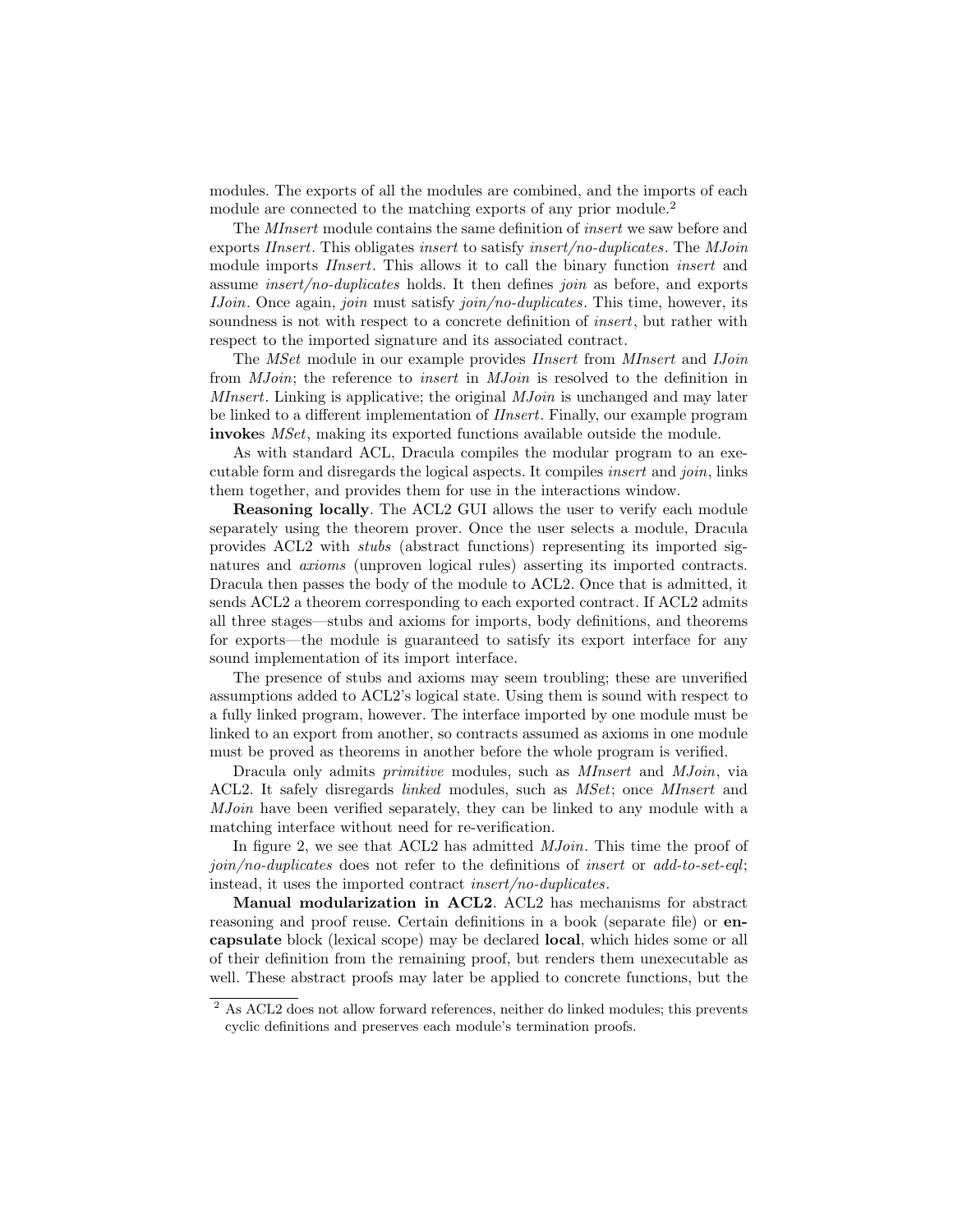rules must be applied on a theorem-by-theorem basis, and no executable content is reused. Logical rules may be selectively disabled in the global theory, but they may be re-enabled later, defeating abstraction boundaries.

Worse, these mechanisms require the programmer to maintain the invariants of an abstraction boundary manually, setting up a "negative interface" by declaring which logical entities are not available for reasoning rather than which are. ACL2 can simulate a normal, "positive interface" by layering these mechanisms, but not a reusable, externally stated one.

### 3 The Dual Semantics of Modules

The purpose of our module system is to enable programmers to develop units of code in isolation and to reason about them independently. This informal specification implies the need for two additions to core ACL2: modules and interfaces. For an untyped language such as ACL2, a module consists of definitions and manages the scope of names. An interface describes the functions that a module provides in terms of signatures and contracts, which play the role of both obligations on the exporting module and promises for the importing one.

Naturally a module can use the services of another module, i.e., it can import functions and rely on the contracts that hold for them. Using just those contracts and the definitions in the module, a programmer must be able to verify the module's export interface. That is, it is the task of the module system to reformulate the imported contracts and the module body so that the ACL2 theorem prover can verify the exported contracts from these premises.

Another design choice concerns the connection between modules. One alternative is to used fixed links between modules, specified via interfaces. The other one is to think of modules as relations from interfaces to interfaces and to link modules separately. Based on our experience with Scheme units [8, 9] and ML functors [4], we have chosen the second alternative. Finally, we also decided to separate module invocation from module linking. The rest of the section presents a model of Modular ACL2, its syntax and two semantic mappings.

Syntax. Figure 3 shows the core syntax of ACL2 and Modular ACL2. ACL2 has two variable namespaces: function parameters and local variables  $(v)$ , and functions and theorems  $(n)$ . Modular ACL2 introduces a third namespace for modules and interfaces  $(N)$ .

An ACL2 program consists of of a sequence of *def* initions and *expressions*. Definitions give names to functions, stubs, theorems, or axioms, or may in turn be a sequence of other definitions. Expressions include variables, literal constants, function application, conditionals, and variable bindings.

Modular programs consist of a sequence of top-level forms including interface definitions, primitive module definitions, linking specifications, module invocations, and expressions from the core language. An interface contains Specifications, including signatures, contracts, and other included interfaces, as described in section 2. A primitive **module** contains a sequence of  $Def$  initions, extended from ACL2 to allow imports and exports via interfaces. Exported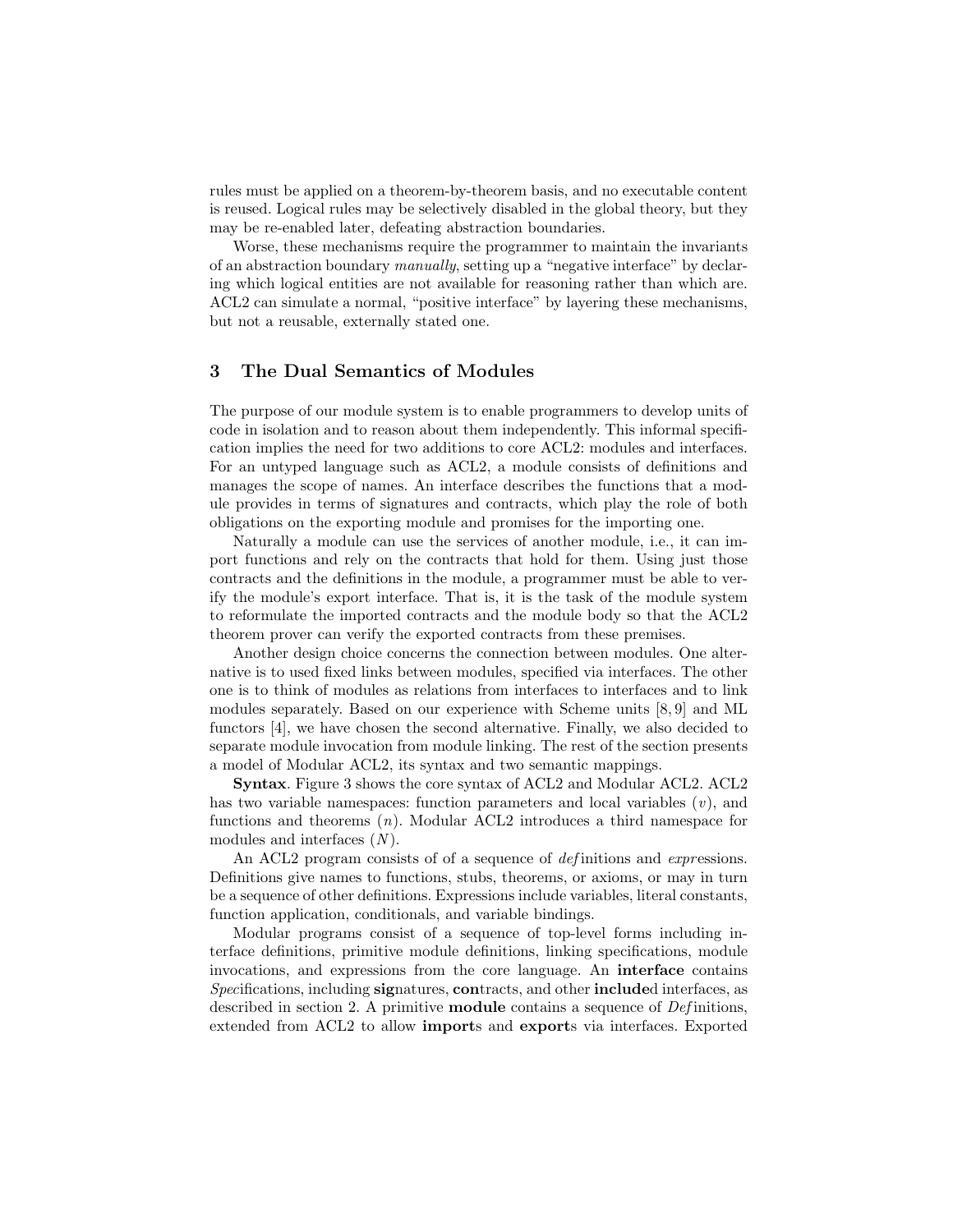```
prog = top \dotstop = def | exprdef = (\text{defun } n (v ...) \text{ } expr)(defstubn (v \ldots)t)
        (\text{defthm } n \text{ } \text{expr})(\text{defixiom } n \text{ } \text{expr})| (progn def \dots)
expr = v \mid const\mid (n \text{ expr} \dots)\vert (cond (expr expr) \ldots)
      | (let ((v \; expr) \dots) \; expr)const = t | nil | number | string
                                           Prog = Top \dotsTop = Ifc \mid Mod \mid Link \mid Inv \mid exprIf c = (interface N \ Spec \dots)Mod = (module \ N \ Def \dots)Link = (link N (N N))Inv = (invoke N)Spec = (sig n (v ...))\vert (con n expr)
                                                 | (include N)
                                           Def = Imp \mid Exp \mid defImp = (import N)Exp = (export N (n n) ...)
```
Fig. 3. The core grammars of ACL2 (left) and Modular ACL2 (right).

interfaces allow renaming, in case the internal and external names of a function differ. A compound module links together two other modules.<sup>3</sup> Fully-linked modules—those whose imports have all been resolved—may be **invoked**, making their declared exports available to top level expressions.

Dual Semantics. Modular ACL2 programs can be verified logically, and they can be executed. For this reason, modules in a program are either translated into ACL2 proof obligations, or linked together and run as an ACL2 program.

The two semantics are closely related, so that verification has meaning with respect to execution. Specifically, once a module is verified, its exports are guaranteed to satisfy their contracts whenever the implementations of their imports satisfy theirs as well. Put another way, once every module in a program has been verified, every contract must hold true at run-time.

We do not present the straightforward description of a static semantics for determining the syntactic well-formedness of programs. In order for a Modular ACL2 program to translate to well-formed ACL2, it must avoid forward references, name clashes within interfaces and modules, modules that import one interface without importing another that it includes, and a few other errors.

Logical Semantics. A Modular ACL2 program is verified by tranforming each primitive module into an ACL2 proof obligation stating that its definitions satisfy its exported contracts, predicated on the correctness of its imports. We represent this transformation as the function  $L$  (for "Logical") that consumes a Modular ACL2 program and produces a sequence of ACL2 programs, one for each module. Figure 4 shows the definition of  $L$  and its auxiliary functions.

The  $L$  function transforms a program by invoking  $LT$  with two accumulators: a list of interfaces and a list of obligations. This function traverses the toplevel definitions of a modular program. Each interface LT encounters is added to Γ. Each primitive module is transformed into a proof obligation; the proof

<sup>&</sup>lt;sup>3</sup> In our full implementation, imported interfaces allow renaming as well, and compound modules may link any number of modules.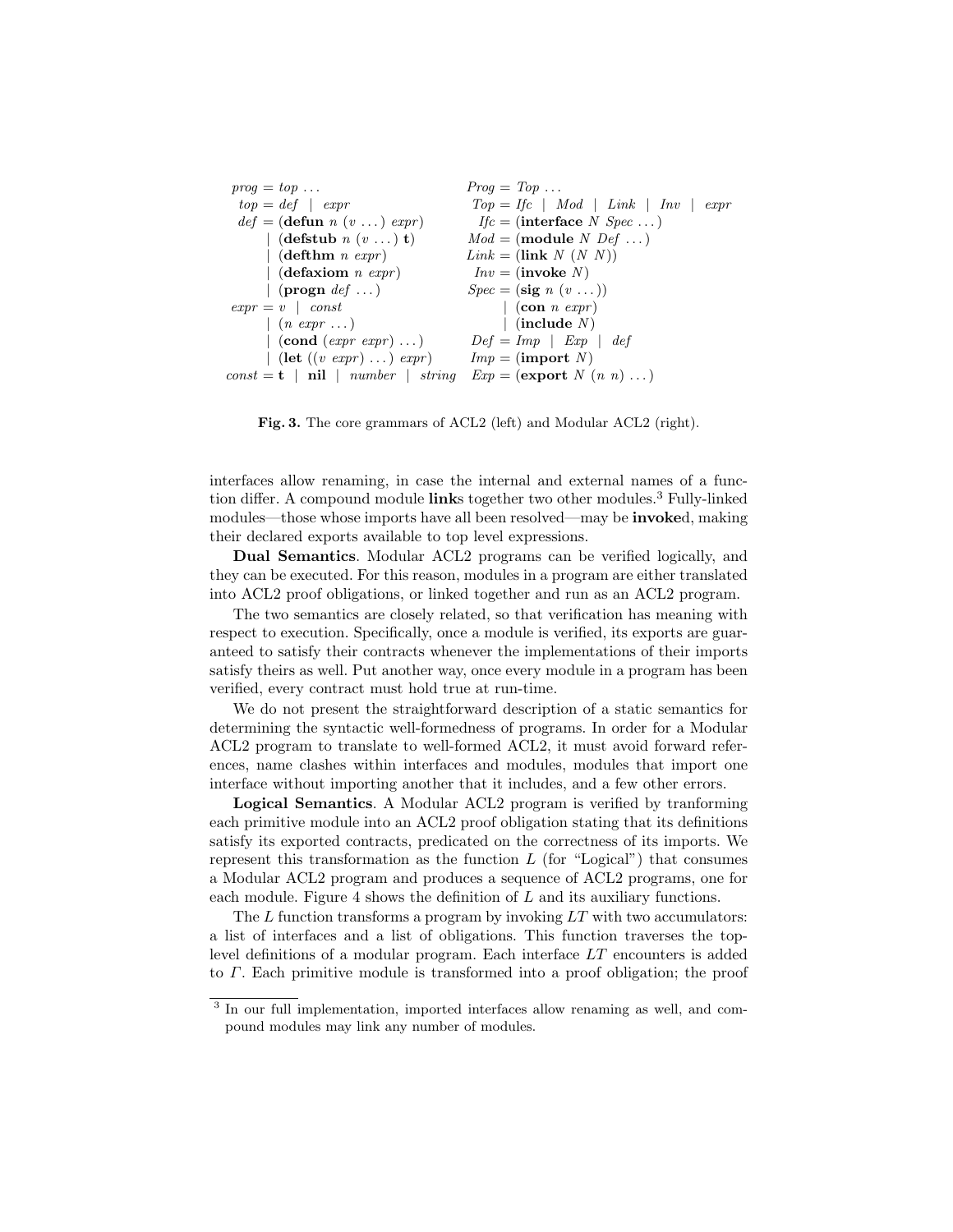$L: Prog \rightarrow prog \dots$  $L(Prog) = LT(\epsilon,Prog,\epsilon)$  $LT : (If c \ldots, Top \ldots, prog \ldots) \rightarrow prog \ldots$  $LT(\Gamma, \epsilon, \Phi)$  =  $\Phi$  $LT(\Gamma, I\mathit{fc} \, Top \ldots, \Phi) = LT(\Gamma \, If \mathit{c} \, Top \ldots, \Phi)$  $LT(\Gamma, Mod~Top...,\Phi) = LT(\Gamma, Top...,\Phi~LM(\Gamma, Mod))$  $LT(\Gamma, Top_0, Top \ldots, \Phi) = LT(\Gamma, Top \ldots, \Phi)$  where  $Top_0 = Link \mid Inv \mid expr$  $LM : (If c \ldots, Mod) \rightarrow prog$  $LM(\Gamma, (module \ N \ Def ...)) = LD(\Gamma, \epsilon, Def ... , \epsilon)$  $LD: (If c \ldots, n \rightarrow n, Def \ldots, def \ldots) \rightarrow prog$  $LD(\Gamma, \rho, \epsilon, \Delta)$  =  $\Delta$  $LD(\Gamma, \rho, \text{def} \text{Def} \ldots, \Delta)$  =  $LD(\Gamma, \rho, \text{Def} \ldots, \Delta \text{ def})$  $LD(\Gamma, \rho, ($ import  $N)$   $Def \ldots, \Delta) = LD(\Gamma, \rho, Def \ldots, \Delta LI(Spec \ldots, \epsilon))$ where  $\Gamma(N) =$  (interface N Spec ...)  $LD(\Gamma, \rho, \text{(export } N \text{ } (n_1 \text{ } n_2) \text{ } \dots) \text{ } Def \dots, \Delta) = LD(\Gamma, \rho[n_2/n_1 \dots], Def \dots, \Delta \Delta')$ where  $\Gamma(N) =$  (interface N Spec ...) and  $LE(\rho', Spec \dots, \epsilon) = \Delta'$  $LI:(Spec\ldots, def \ldots) \rightarrow def \ldots$  $LI(\epsilon, \Delta)$  =  $\Delta$ LI((include N)  $Spec \ldots, \Delta) = LI(Spec \ldots, \Delta)$ LI((sig n  $(v \dots)$ ) Spec  $\dots, \Delta$ ) = LI(Spec  $\dots, \Delta$  (defstub n  $(v \dots)$  t)) LI((con n e)  $Spec \dots, \Delta$ ) = LI(Spec ...,  $\Delta$  (defaxiom n e))  $LE : (n \rightarrow n, Spec \dots, def \dots) \rightarrow def \dots$  $LE(\rho, \epsilon, \Delta)$  =  $\Delta$  $LE((\text{include } N) \text{ Spec} \dots, \Delta) = LE(\rho, Spec \dots, \Delta)$  $LE(\rho, (\text{sig } n \ (v \dots)) \text{ Spec} \dots, \Delta) = LE(\rho, \text{Spec} \dots, \Delta)$  $LE(\rho, (\textbf{con } n \ e) \ Spec \dots, \Delta) = LE(\rho, Spec \dots, \Delta (\textbf{defthm } \rho \| n \| \rho \| e \|))$ 

Fig. 4. Translation from Modular ACL2 to one proof obligation per module.

obligation is added to  $\Phi$ . Link clauses, invocations, and expressions are ignored, as they carry no additional logical obligations.

Within the definition of L and its helpers,  $\Gamma$  is treated as an environment. The notation  $\Gamma(N)$  represents looking up an interface by name.

The LM function converts a module to a proof obligation by calling LD on its internal definitions. The LD function traverses the module's definitions, accruing a substitution that associates external names with internal names as declared by **export** clauses, and a list  $\Delta$  of resulting definitions. The function converts imported signatures and contracts to stubs and axioms with LI and exported contracts to conjectures (defthm) with LE respectively. Regular ACL2 definitions are left as-is.

Executable Semantics. In addition to a logical meaning, we also need a regular run-time semantics for modular programs. Modular ACL2 programs are translated to executable form by two main processes. One is the successive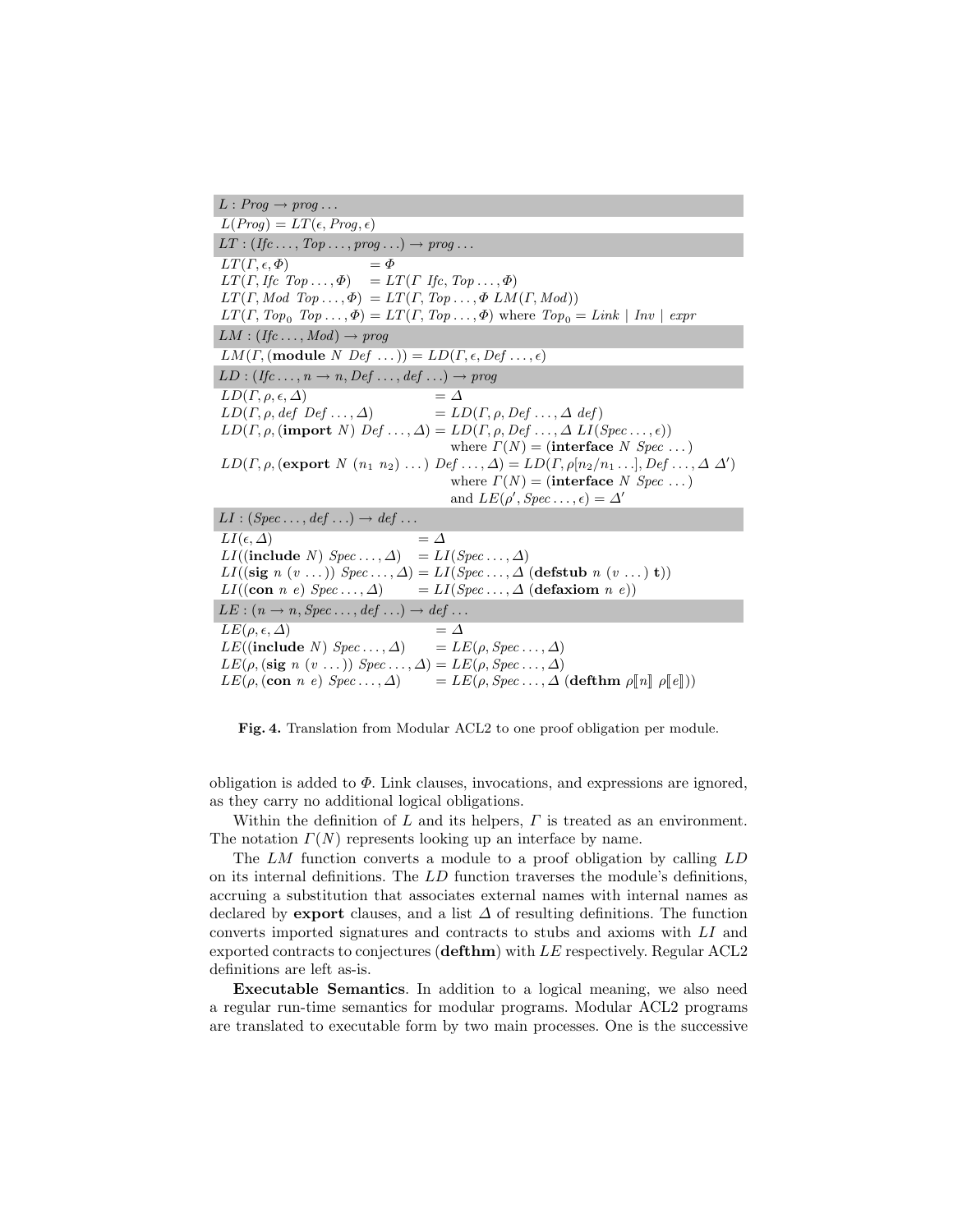$E : Prog \rightarrow prog$  $E(Prog) = ET(\epsilon, \epsilon,Prog, \epsilon)$  $ET : (Top \ldots, n \rightarrow n, Top \ldots, def \ldots) \rightarrow prog$  $ET(\Gamma, \rho, \epsilon, \Delta)$  =  $\Delta$  $ET(\Gamma, \rho, I\!f\!c \, Top \ldots, \Delta) = ET(\Gamma \, I\!f\!c, \rho, Top \ldots, \Delta)$  $ET(\Gamma, \rho, Mod \; Top \ldots, \Delta) = ET(\Gamma \; EM(\Gamma, Mod), \rho, Top \ldots, \Delta)$  $ET(\Gamma, \rho, Link \; Top \ldots, \Delta) = ET(\Gamma \; EL(\Gamma, Link), \rho, Top \ldots, \Delta)$  $ET(\Gamma, \rho, Inv \; Top \ldots, \Delta) = ET(\Gamma, \rho \; \rho', Top \ldots, \Delta \; \Delta')$  where  $EI(\Gamma, Inv) = (\rho', \Delta')$  $ET(\Gamma, \rho, \text{expr} \, \text{Top} \ldots, \Delta) = ET(\Gamma, \rho, \text{Top} \ldots, \Delta \, \rho \llbracket \text{expr} \rrbracket)$  $EM : (Top \ldots, Mod) \rightarrow Mod$  $EM(\Gamma, (module \ N \ Def ...)) = (module \ N \ Imp ... \ def Exp ...)$ where  $sort(Def...)=Imp... def...$  (export  $N_1$   $(n_1 n_2)...)...$ and  $(n_3 \dots) \dots = \textit{names}(\Gamma(N_1)) \dots$ and  $Exp ... = (export N_1 (n_3 [n_2/n_1 ... || n_3]]) ... ) ...$  $EL:(Top...,Link)\rightarrow Mod$  $EL(\Gamma, (\text{link } N \ (N_1 \ N_2))) = (\text{module } N \ Imp \ \dots \ def \ \dots \ Exp \ \dots)$ where  $\Gamma(N_1) =$ (module  $N_1$  (import  $A_1$ ) ...  $def_1$  ... (export  $B_1$   $(b_1 \ a_1)$  ...) ...) and  $\Gamma(N_2) =$ (module  $N_2$  (import  $A_2$ ) ...  $def_2$  ... (export  $B_2$   $(b_2 a_2)$  ...) ...) and  $A_3 \dots = (A_2 \dots) - (A_1 \dots B_1 \dots)$ and  $b_3 ... = names(\Gamma((A_2 ...) \cap (B_1 ...)) ...)$ and  $\rho_1 = \text{freshen}(\text{def}_1 \ldots)$ and  $\rho_2 = \text{freshen}(\text{def}_2 \ldots)$ and  $\rho_3 = [\rho_1[[a_1/b_1 \dots [[b_3]]]/b_3 \dots]$ and  $Imp... = (import A<sub>1</sub>) ... (import A<sub>3</sub>) ...$ and  $def \dots = \rho_1[[def_1] \dots \rho_2[[\rho_3[[def_2]] \dots]$ and  $Exp \ldots = (\text{export } B_1 (b_1 \rho_1[[a_1]]) \ldots) \ldots)$  $(\textbf{export } B_2 \ (b_2 \ \rho_2 \llbracket \rho_3 \llbracket a_2 \rrbracket \rrbracket) \ \dots) \ \dots$  $EI:(Top\ldots,Inv)\rightarrow (n\rightarrow n, def \ldots)$  $EI(\Gamma, (invoke N)) = (\rho [\![ n_2 ]\!]/n_1 \ldots ], \rho [\![ def ]\!]\ldots )$ where  $\Gamma(N) = (\text{module } N \text{ def } \dots \text{ (expert } N' \text{ (}n_1 \text{ } n_2) \dots) \dots)$ and  $\rho = \text{freshen}(\text{def} \dots)$  $sort(Def...)$  : Sort module body into imports, definitions, and exports.  $names(If c...):$  Extract the names of signatures from interfaces.

 $freshen(def \ldots)$ : Produce a substitution giving fresh names to definitions.

Fig. 5. Translation from Modular ACL2 to an executable program.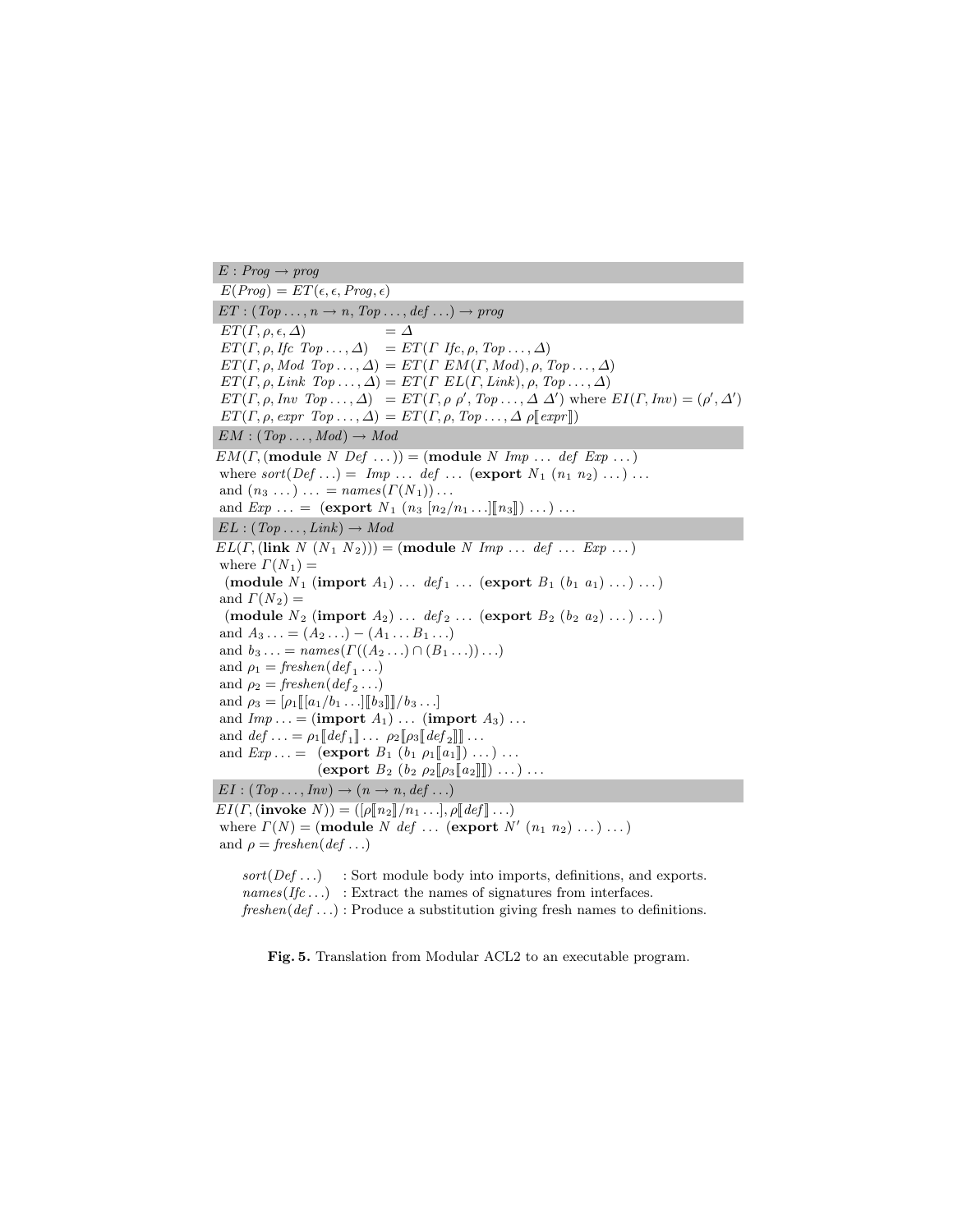

Fig. 6. Interface excerpts from the Worm game.

linking of each compound module into a primitive one. The other is the extraction of definitions from each invoked primitive module; these are concatenated with top-level expressions. We perform this transformation with the function  $E$  (for "Executable"), shown in figure 5 along with some auxiliary translation functions. To simplify the presentation, we introduce  $a$  and  $b$  for function and theorem names, and A and B for interface and module names. We use  $\Gamma$  as an environment again, this time for both interfaces and modules.

This E function invokes ET with an empty environment, substitution, and sequence of result terms. The ET function adds interfaces to the environment, as well as primitive modules reduced to canonical form by EM. All modules in the environment contain imports first, then internal definitions, and finally exports with fully explicit external/internal name associations. Compound modules are converted to primitive modules by EL and stored in the environment. The EI function extracts definitions and a substitution from a module in the environment, which ET uses to splice the module's body into the top level and link top-level expressions to it.

The EL function combines two primitive modules into one. It looks up their definitions in the environment, then extracts their imports, exports, and internal definitions. The definitions are given fresh names and linked together by substituting names exported (from  $N_1$ ) and imported (to  $N_2$ ) across a shared interface. Finally, EL concatenates both sets of source imports (except any resolved by linking), definitions, and exports.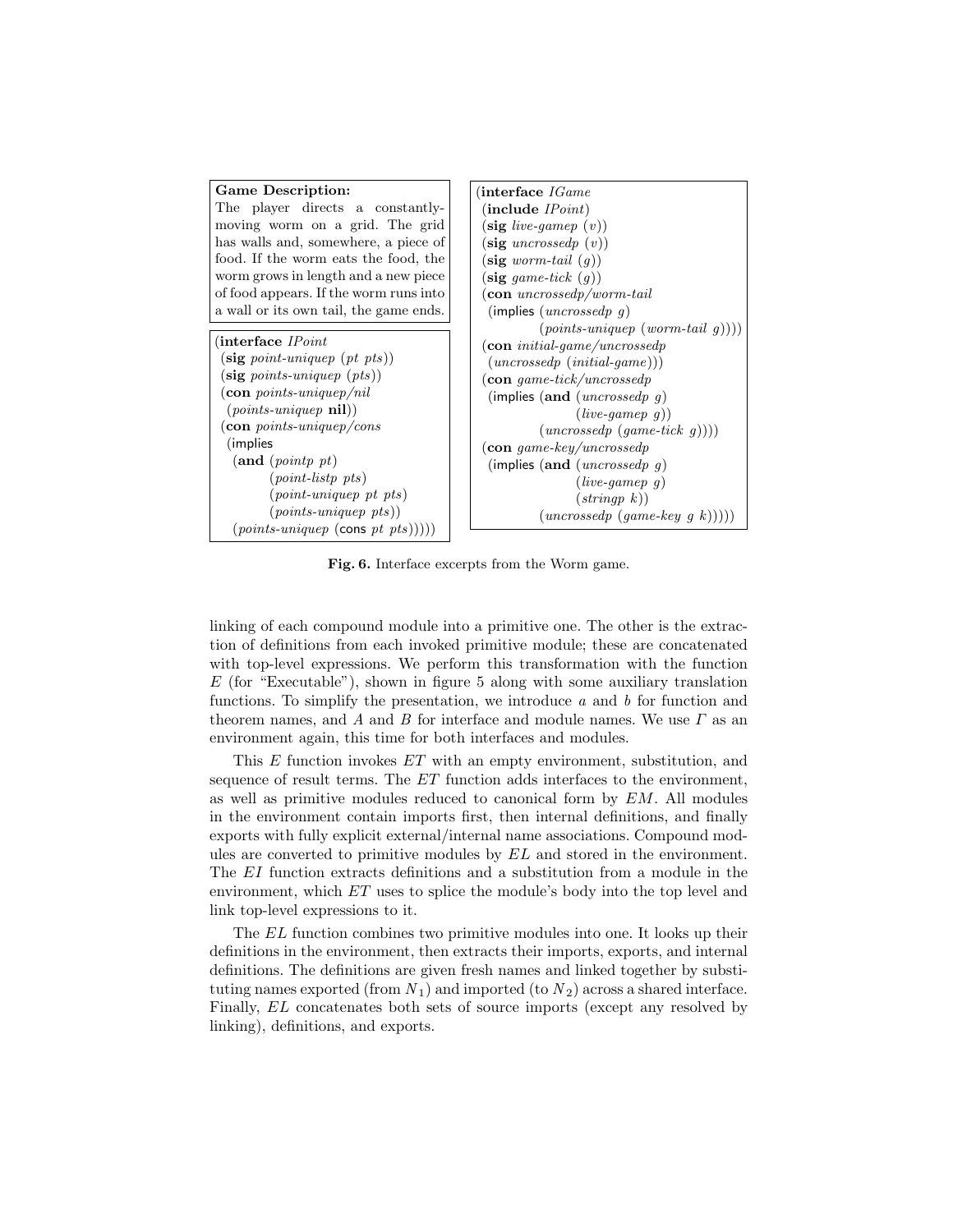| $(interface \,\,IGraph)$                                    | $(int \textbf{erface} \; IFindPath)$          |
|-------------------------------------------------------------|-----------------------------------------------|
| $(\text{sig } graphp (v))$                                  | (include~IGraph)                              |
| $(\text{sig } nodep \ (g \ n))$                             | $(\text{sig } \text{find-path } (g x y))$     |
| $(\text{sig } edgep (g a b))$                               | $(\textbf{con}~\text{find-path}/\text{path})$ |
| $(\text{sig pathp } (g x y p))$                             | (implies)                                     |
| $(\textbf{con } pathp/one)$                                 | (and (graphp q)                               |
| (if (pathp g x y (list a)))                                 | $(nodep\ q\ x)$                               |
| $(\text{and } (equal x a) (equal y a) (node p g a))))$      | $(nodep\ q\ y)$                               |
| $(\textbf{con } pathp/append)$                              | $(find-path g x y))$                          |
| (implies                                                    | $(\text{pathp})$                              |
| $($ and $(edge p g b c) (path p g a b p) (path p g c d q))$ | q x y                                         |
| $(pathp \ g \ a \ d \ (append \ p \ q))))$                  | $(\text{find-path } g \ x \ y))))$            |

Fig. 7. Interface excerpts from the graph search program.

### 4 Experience with Modules

Designing a new language is insufficient; one must program in it to determine its merit. We have therefore added a prototype of Modular ACL2 to Dracula and have used it to convert a number of ACL2 programs into modular shape. In this section, we present our experience writing, verifying, and executing three illustrative examples. We then demonstrate the advantages of modules for ACL2 and explain the most serious problem encountered.

Illustrative Experiments. The Worm game is illustrative of the projects assigned to freshmen at Northeastern University and the courses at Oklahoma.

The top-left box in figure 6 displays a concise description of the game. The implementation consists of three main modules implementing the food, the worm, and the game itself. These are supported by three other modules, defining a pseudorandom number generator, basic point geometry, and the game grid. We implemented the game and verified two nontrivial properties: the worm's tail stays within the grid during the game, and it never crosses itself. Figure 6 shows portions of the game and point interfaces.

Graph traversal is the first canonical ACL2 case study [3]. The task is to represent directed graphs, implement an algorithm to find a path from one node to another, and prove the algorithm always produces a valid path.<sup>4</sup>

We designed our graph traversal program around two interfaces: one for representing a graph, the other for the search algorithm. See figure 7 for details. A successful find-path is guaranteed to produce a path, specified by pathp in IGraph as a list of adjacent nodes. We produced four modules in total: neighbors list and edge list representations of graphs, and depth-first and breadth-first search. The modules are interchangeable; either graph representation may be linked with either search algorithm.

Different strategies for implementing language interpreters suggest natural exercises in proving equivalence of two recursive algorithms. In our interpreters,

<sup>4</sup> The original case study also proves that it finds a path so long as one exists.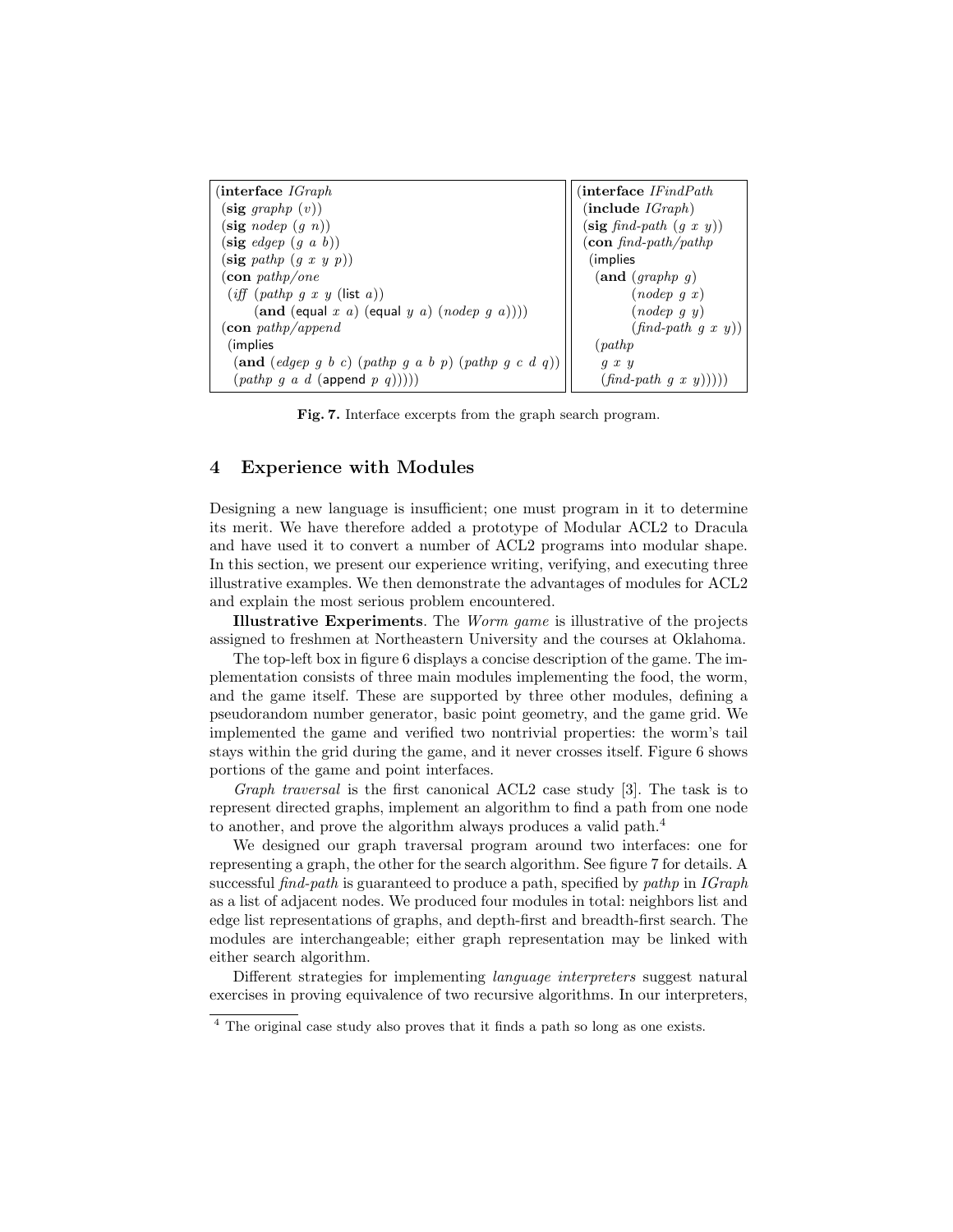| (interface <i>ILanguage</i> ;; datatypes<br>$(\text{sig } \text{expr}(v))$<br>$(\text{sig } \text{calcp } (v))$<br>$(\text{sig } calc (f a b)))$<br>$($ interface $IBigStep$<br>(include~II.000)<br>$(\text{sig } eval (e))$<br>$(\textbf{con} \textit{eval}/\textit{plus})$<br>(equal ( <i>eval</i> ( <i>calc</i> $\rightarrow a$ <i>b</i> ))<br>$(+ (eval a) (eval b))))$ | (interface <i>ISmallStep</i> )<br>(include <i>ILanguage</i> )<br>$(\text{sig reduce } (e))$<br>$(\text{sig reduce-}all (e))$<br>$(\mathbf{con}\,\,reduce/plus$<br>(implies)<br>(and (integerp a) (integerp b))<br>(equal (reduce $\left(\text{calc } '+\text{ a } b\right)$ ) $(+ \text{ a } b))$ )<br>$\frac{1}{\text{con} \text{reduce}}$<br>(implies $(calc p \ a)$ )<br>$\left(\text{equal}~(\text{reduce}~(\text{calc}~f~a~b)\right)$ |
|-----------------------------------------------------------------------------------------------------------------------------------------------------------------------------------------------------------------------------------------------------------------------------------------------------------------------------------------------------------------------------|--------------------------------------------------------------------------------------------------------------------------------------------------------------------------------------------------------------------------------------------------------------------------------------------------------------------------------------------------------------------------------------------------------------------------------------------|
| <i>(interface IEquivalence)</i><br>(include~II.000)<br>(include $IBigStep$ )<br>$(\textbf{include}~\mathit{ISmallStep})$<br>$\mathbf{con}\ \mathit{eval} = \mathit{last-reduction}$<br>(implies (expr p e)<br>$(equal (last (reduce-all e))$<br>(list (eval e))))                                                                                                           | (calc f (reduce a) b)))<br>$con reduce-all/calcp$<br>(implies)<br>(and (expr p e) (calcp e))<br>$(equal (reduce-all e)$<br>$\left(\text{cons } e \text{ } (\text{reduce-all } (\text{reduce } e))))\right)$                                                                                                                                                                                                                                |

Fig. 8. Interface excerpts from the interpreter program.

an expression is either an integer or a binary operator  $+$ ,  $-$ , or  $*$  applied to two expressions. Our small-step interpreter reduces the leftmost redex in an expression, producing a new expression until no reductions remain. Our alternative interpreter uses a big-step strategy. We specified the program in four interfaces: expressions, big-step evaluation, small-step reductions, and equivalence between the two. Figure 8 shows some representative excerpts.

Performance Improvements. Programming in a modular style naturally reduces the scope of ACL2's proof search space and improves the engine's efficiency. Plain ACL2 typically requires "hints"—e.g., restrictions of the global theory—to complete or speed up a proof. Modules restrict theories by design and in a disciplined manner; it is often unnecessary to guide the search.

Our modular verification of the Worm game required no hints at all; the verification takes just a few seconds per module. We compared this to a naïve translation into a monolithic ACL2 proof. We concatenated the contents of the modules and inserted the contracts of each module's exports as theorems. ACL2 was able to verify the monolithic version as well, but took several orders of magnitude longer.

Figure 9 shows the CPU time (in seconds) used to prove the slowest nine theorems from each version of the Worm game. The modular version never takes over a tenth of a second, while the monolithic proof peaks at several minutes. Near the end of the monolithic program, proof attempts had the entirety of the game to inspect, while the modular proof started with a clean slate per module. The slow performance measured here does not reflect the professional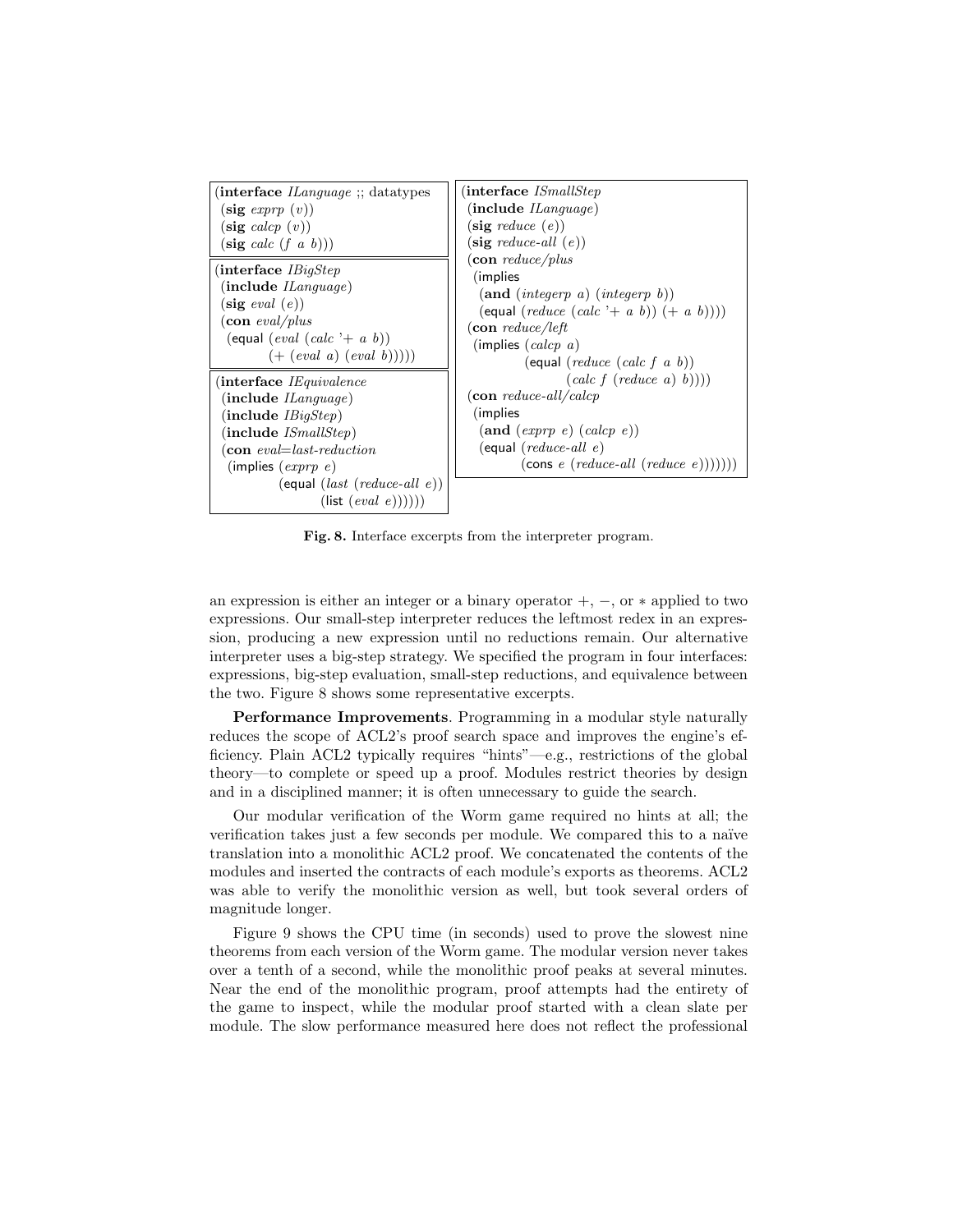| Theorem                       |  | Mono. Mod. Theorem                                                                  | Mono. Mod. |             |
|-------------------------------|--|-------------------------------------------------------------------------------------|------------|-------------|
| $game\text{-}tick/uncrossedp$ |  | $845.95 \quad 0.06 \vert \vert game\text{-}mouse/uncrossedp$                        |            | 8.82 0.01   |
| $game\text{-}tick/gamep$      |  | $387.12 \quad 0.03$   connected-wormp/wormp                                         | 3.00       | 0.06        |
| $game\text{-}tick/in-bounds$  |  | $362.97 \quad 0.03 \vert \vert$ worm-turn/uncrossed-wormp                           |            | $0.48$ 0.10 |
|                               |  | $connected\text{-}gamep/gamep\text{ }173.55\text{ }0.03  worm-move/uncrossed-wormp$ |            | $0.38$ 0.05 |
| $game\text{-}key/uncrossedp$  |  | $148.65 \quad 0.05$   worm-grow/uncrossed-wormp                                     |            | $0.25$ 0.04 |
| $game-key/in-bounds$          |  | $64.58 \quad 0.03 \vert \vert worm\text{-}turn/in\text{-}bounds\text{-}wormp$       | 0.23       | 0.06        |
| $game\text{-}key/gamep$       |  | $64.24 \quad 0.02 \vert \vert random \cdot nat / range$                             | 0.10       | 0.10        |
| uncrossedp/gamep              |  | $10.75 \quad 0.01 \vert \vert modulo/range$                                         | 0.08       | 0.08        |

Fig. 9. Time (in seconds) to verify theorems from two versions of the Worm game.

ACL2 user's experience; rather, such ACL2 users refine their proofs by manually maintaining abstraction boundaries that occur naturally with modules.

Conciseness and Reuse. Modular design also promotes abstraction and code reuse. Standard ACL2 programs cannot, in general, change their implementation strategy without adjusting the accompanying theorems. Put differently, separating implementations and specifications imposes a serious cost of manual coding and, because of that, prevents common patterns of code reuse and refactoring.

In contrast, Modular ACL2 encourages and simplifies reuse. Clients of our graph modules may swap representations or search algorithms freely in a link clause without changing a single defthm. Even undergraduates can now program for reuse in ACL2.

Limitations. Unfortunately, our gains in terms of local reasoning come with a serious loss, best illustrated with our interpreter example. In this example, our final equivalence proof imports *ILanguage*, *IBigStep*, and *ISmallStep* (fig. 8), representing respectively the grammar and two interpreters. Sadly, while a natural modularization calls for this organization, doing so prevents ACL2's search engine from finding an inductive proof.

The key problem is that, on one hand, ACL2 associates induction schemes with function definitions, and that, on the other hand, Modular ACL2's interfaces hide function definitions. For the specific case of our interpreters, the main theorem must perform induction on the structure of expressions and of the two interpreter algorithms. Because these definitions are hidden behind module barriers, ACL2's proof engine can't possibly find a proof. The only way to expose the induction schemes to ACL2 is to provide a concrete function definition, but exposing eval and reduce-all defeats the abstraction boundaries of ISmallStep and IBigStep.

From a high level perspective, we have traded improved local reasoning for a loss in global reasoning. Naturally we consider this a major limitation of our current approach. Induction is a critical aspect of ACL2, and inductive proofs should not be limited to individual modules. Hence, our next step in designing Modular ACL2 is to add a linguistic mechanism for specifying induction principles across interfaces and verifying their correct implementation as exports.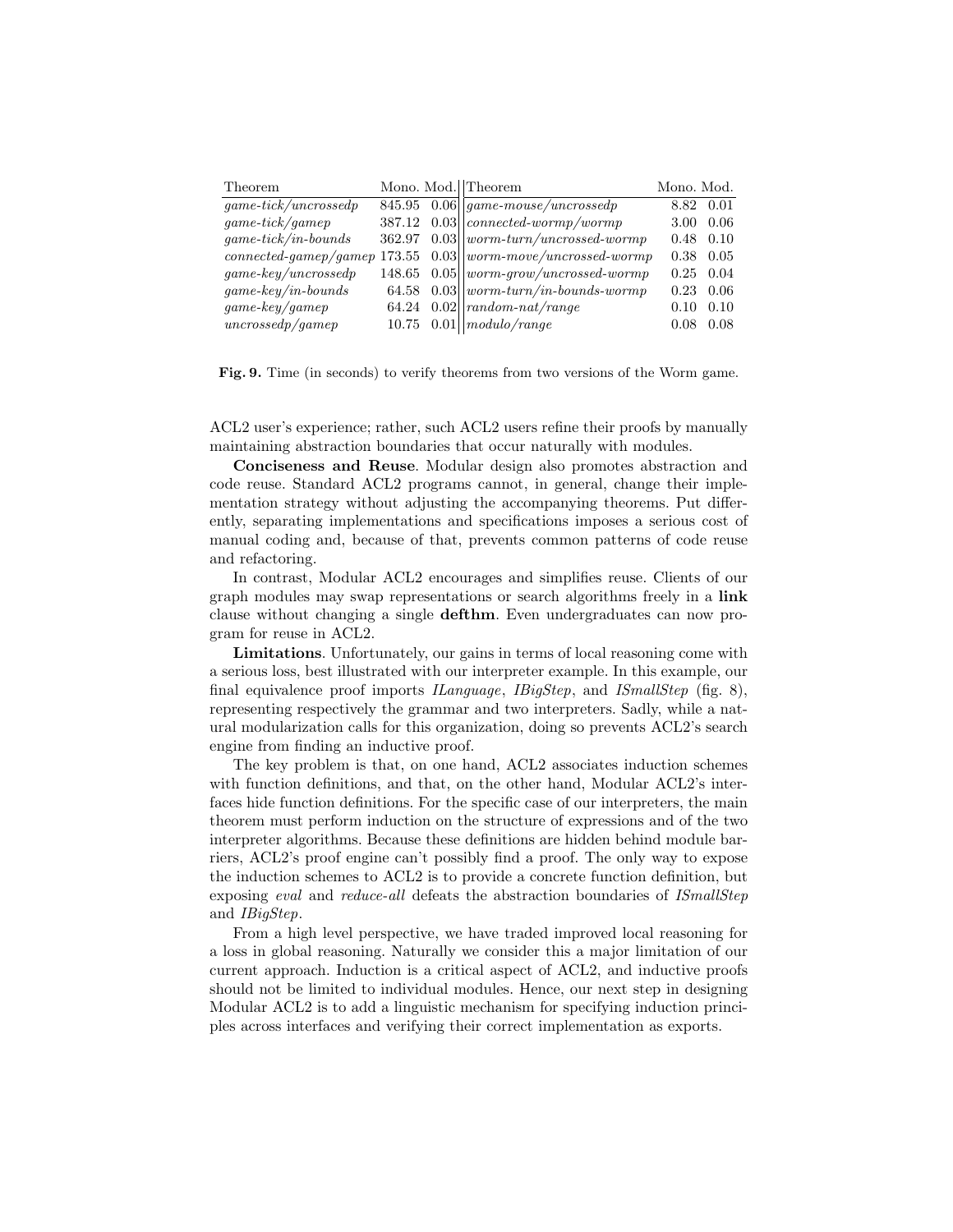### 5 Related Work

The design of the module system derives from PLT Scheme's unit system [8, 9], with linking semantics based on mixins [10, 11]. More precisely, Modular ACL2 contributes contracts to the unit model, but inherits the idea of linking primitive and compound modules in hierarchical shape. It subtracts recursive linking as this would complicate ACL2's termination proofs.

Coq [12, 13], Twelf [14], and similar proof assistants adopt an ML-like module system for encapsulating proofs about metatheory. Our modules and interfaces correspond closely to ML's functors and signatures. Modular ACL2 can express type specifications via contracts and sharing constraints via interface inclusion; it cannot currently express nested modules. However, we face different challenges, having chosen to work with a first-order functional language and an automated theorem prover with idiosyncratic limitations. We must deal with the lack of abstract induction schemes, the inexpressibility of higher-order logical statements such as a module's proof obligation, and the lack of execution-preserving proof abstraction mechanisms.

Extended ML (EML) [15] equips SML [16] with logical properties and a verification semantics. The language is designed around the methodology of beginning with an abstract specification and refining it step-by-step to a concrete implementation. EML offers signatures, structures, and functors, any of which may contain axioms, analogous to our modules and interfaces with contracts. EML also offers the abstract term "?" for specified but unimplemented types, values, or structures; Modular ACL2's stubs and axioms serve a similar purpose. EML has the benefit of SML's powerful type system, but lacks a theorem prover. In contrast, Modular ACL2 is based on the industry's leading, general-purpose, automated theorem prover.

Some theorem proving languages also provide named scopes, such as Isabelle's locales [17], Coq's sections [18], and the "little theories" of IMPS [19]. These scopes allow local and global definitions, and export the global ones by translating or abstracting over the local ones. They provide a lightweight approach to abstraction and namespace management, but do not support explicit interfaces or introduce abstraction beyond that of the underlying language.

## 6 Conclusion

While Boyer and Moore took an existing functional language and constructed a theorem prover for it, we have chosen to take an existing theorem prover and to equip it with a pragmatic module system. Thus far, we have designed a series of models and prototypes. In this paper, we present the first version that makes modular programming truly practical. Our examples in this paper illustrate how Modular ACL2 introduces and encourages information hiding and code reuse. As a result, Modular ACL2 naturally improves the performance of the proof search engine. Novices to the system now easily succeed with complex proofs where before professionals would have had to manually encode search strategies.